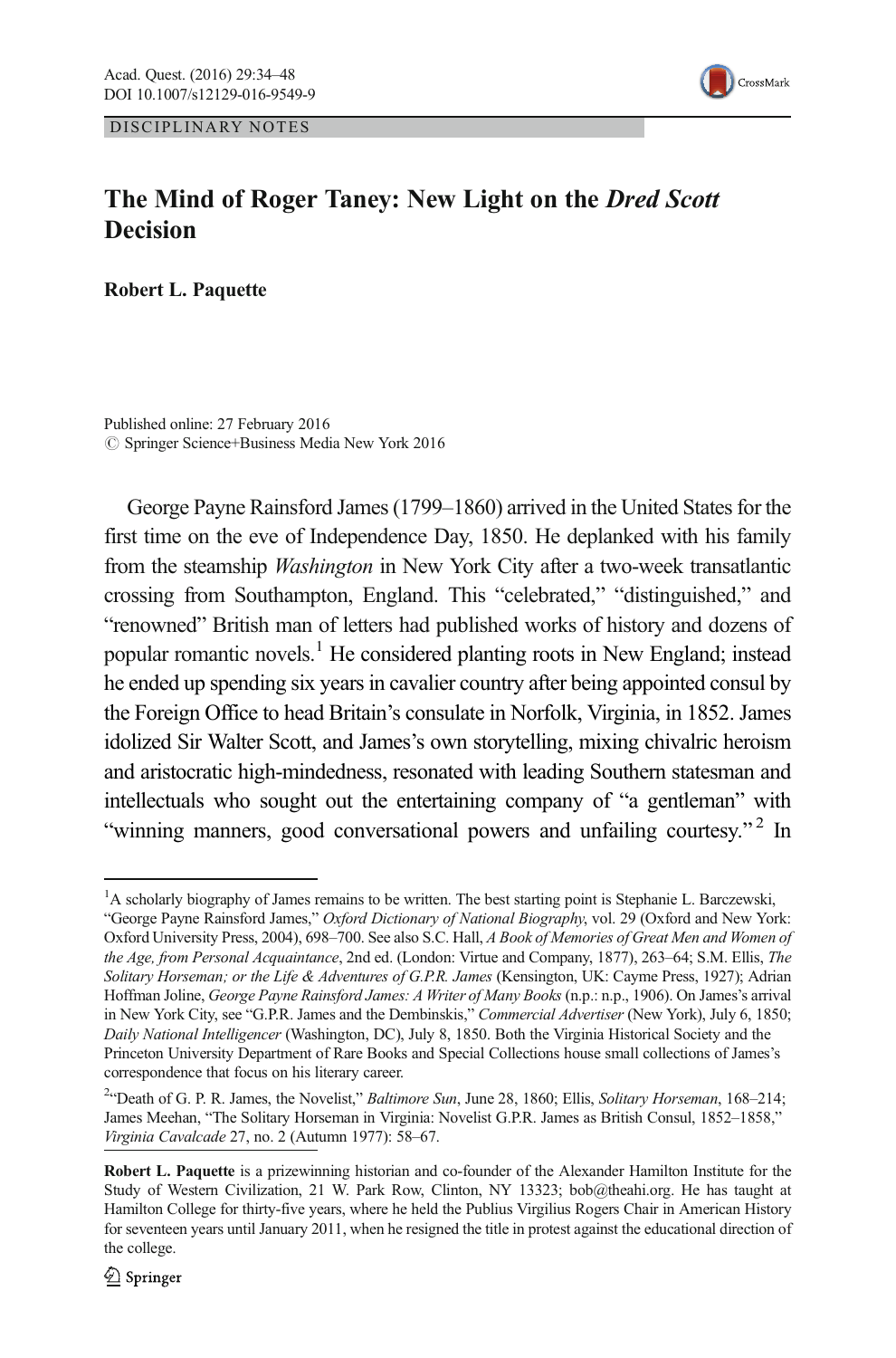May 1857, less than two months after Chief Justice Roger Taney had rendered his opinion in *Dred Scott v. Sandford*, James dispatched to his superiors intelligence derived from multiple conversations with Taney, whom James described as an "old and intimate friend."<sup>3</sup> In Richmond's plush Exchange Hotel, James asked Taney about the case, his take on the recent elections, and on the political future of the United States. James's missive to the Foreign Office on the gist of these conversations has never before appeared in print. James reveals Taney as not only unapologetic about his decision in the case, but deeply pessimistic about the future of the Union.

## From London to America

Born in London, the son of a prosperous physician who treated royal ailments, the young G.P.R. James grew up headstrong and hungering for adventure. He joined the British army as a teenager and fought in the Napoleonic wars. Insatiably curious and with a knack for languages, James remained on the continent and traveled widely. He became a prolific novelist, if not an especially original or gifted one, sometimes churning out for a growing public market two or three novels annually by dictating to a "living pen," an amanuensis, rather than by writing in his own hand. They generated "enormous sales throughout the United States."<sup>4</sup> He dedicated Richelieu: A Tale of France (1829), a three-volume work of historical fiction, to Sir Walter Scott, who had encouraged the youthful James in his literary aspirations. A twenty-one-volume edition of his collected works appeared one year before his voyage to the United States. In prefacing the collection, James acknowledged the support of Washington Irving, whom he had met in Bordeaux, in encouraging him to take up a literary career.<sup>5</sup> With almost eighty "original works" in more than 190 volumes, James's "literary fecundity" is, wrote Horace Greeley's New-York Daily Tribune

<sup>&</sup>lt;sup>3</sup>G.P.R. James, letter to George William Frederick Villiers, Fourth Earl of Clarendon, May 20, 1857, Great Britain, Public Record Office, Kew England, Foreign Office Records, General Correspondence, United States of America, Series II, 5/677. The text of this letter is appended to this article.

<sup>&</sup>lt;sup>4</sup>Elizabeth Fox-Genovese and Eugene D. Genovese, The Mind of the Master Class: History and Faith in the Southern Slaveholders' Worldview (Cambridge and New York: Cambridge University Press, 2005), 349, 349– 50n43.

<sup>&</sup>lt;sup>5</sup>George Payne Rainsford James, Richelieu: A Tale of France, 3 vols. (London: Henry Colburn, 1829), 1: v-vi; and The Works of G.P.R. James, Esq., 21 vols. (London: Smith, 1849), 1: vi.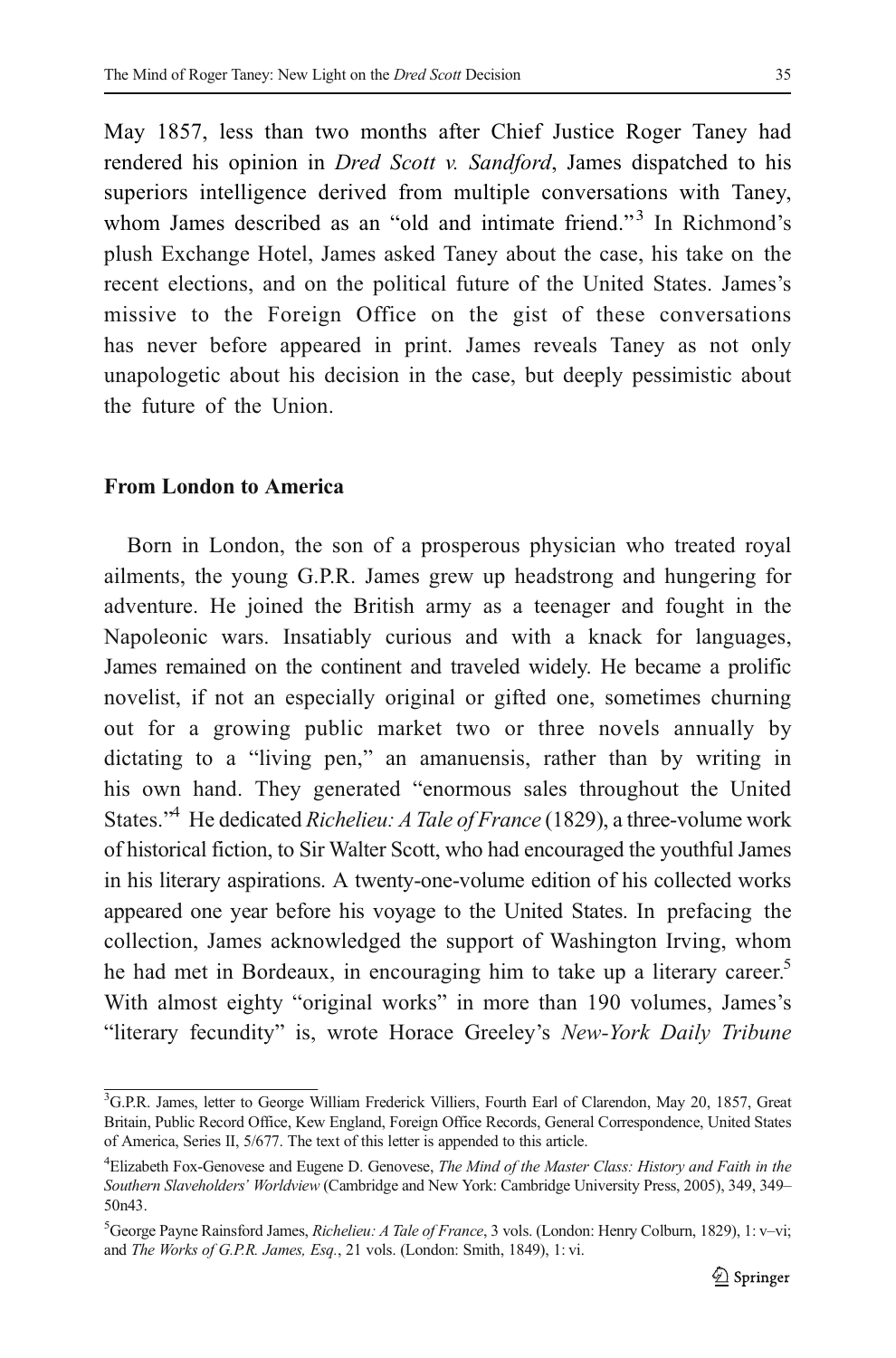in 1860, the year of James's death, "perhaps without parallel in any other author who has written the English language." <sup>6</sup>

Shortly after arriving in the United States encumbered by financial distress, James went on tour to earn money, delivering a rapid succession of lectures in New York and New England on literature and on the history of civilization. Observers wondered whether he, like so many other British dignitaries before him, would splatter acid when writing about their travels in the United States. "I have always made it a rule," he pronounced to the press, "in regard to the many lands I have visited, never to receive hospitality and kindness from any nation, and then to show them up (as we term it) to the British public in a book."<sup>7</sup> James lived up to his promise. He appears to have possessed a rather genial, venturesome personality borne of a determined interest to engage others in friendly conversation and to acquire from them the grist from which his relentless storytelling was made. In letters to his English publisher Charles Ollier, James, like Alexis de Tocqueville, had much positive to say about the beauty and exceptionalism of the United States and the decency of its people. Underneath the "chaos of democracy," James wrote in a private letter, a solid foundation of "principles of great value and importance" lies.<sup>8</sup>

### From New York City to Norfolk

After leaving New York City with his family in tow, James rented a home in rural Stockbridge, Massachusetts, where, for more than a year, he mixed writing with a rather feeble attempt at farming. James had friends in high places in the British government to rescue him from hoe and plow. He left Stockbridge in November 1852 to accept an appointment as British Consul at Norfolk, Virginia, one of six southern ports in which Great Britain had consulates. During his three-year stay in this declining city of about fifteen thousand inhabitants, he carped about the heat, mosquitoes, cost of living, dearth of intellectual community, and disease. James wanted out, calling Norfolk, next to New Orleans, "the most unhealthy city in the United States."<sup>9</sup> In 1855, James and his family lived through one of the worst epidemics of yellow fever in United States history. The disease ravaged Norfolk, killing several thousand residents. The British

<sup>&</sup>lt;sup>6</sup>"Death of G.P.R. James," New-York Daily Tribune, June 28, 1860. See also, "Death of G.P.R. James, the Novelist," Daily National Intelligencer (Washington, DC), June 29, 1860; "Death of G.P.R. James," Weekly Georgia Telegraph (Macon, GA), July 6, 1860.

<sup>&</sup>lt;sup>7</sup>G.P.R. James to H. Fuller, July 7, 1850, Daily National Intelligencer (Washington, DC), July 13, 1850.

<sup>&</sup>lt;sup>8</sup>G.P.R. James, letter to the Reverend Francis Kilvert, June 15, 1851, cited in Ellis, Solitary Horseman, 142.

<sup>&</sup>lt;sup>9</sup>G.P.R. James, letter to Charles Ollier, November 6, 1853, cited in Ellis, Solitary Horseman, 173.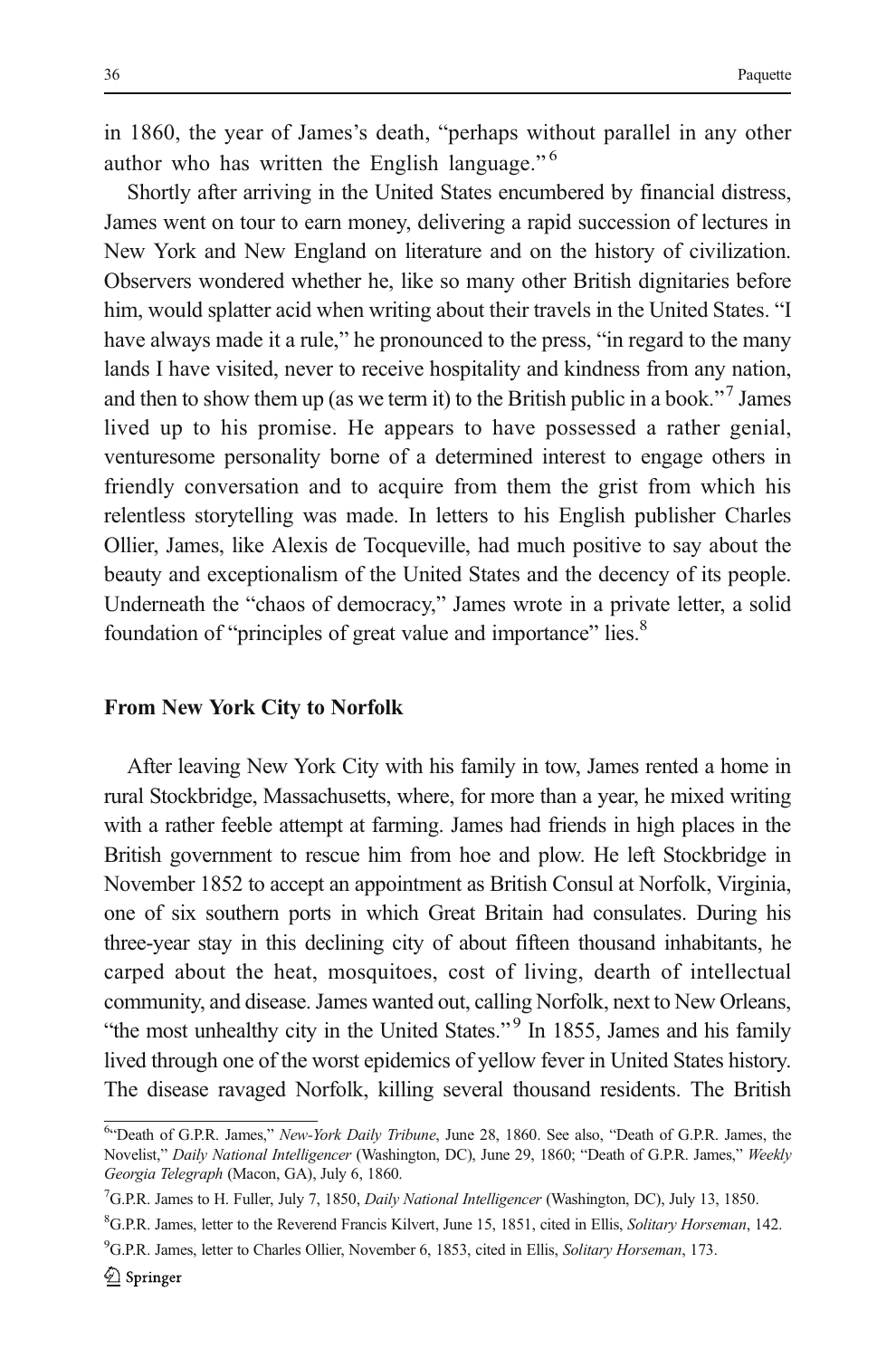Foreign Office decided in 1856, at James's urging, to have the consulate moved from Norfolk to Richmond. James remained in Richmond for two years before transferring to the same post in Venice, where he died of a stroke in  $1860$ .<sup>10</sup>

## Life in Richmond

Years before James's arrival in the United States, Southern gentlemen had been lapping up his *The History of Chivalry* (1830), and he quickly made friends in Richmond's elite social circles and beyond. They gifted him on the eve of his departure from the city with an inscribed silver punch bowl and a ceremony with verse that included reference to his nickname, "The Solitary Horseman," given because so many of his novels began with the character. George Cary Eggleston, who practiced law in Richmond in the 1850s and would become a prominent journalist after the Civil War, remembered James as a graying, "rather short and rather stout" fellow who cut "a conspicuous figure in Richmond."<sup>11</sup> A story circulated that his initials stood for George Prince Regent and the moniker stuck. James gravitated toward salonnière Anna Cora Mowatt Ritchie, the French-born wife of William Foushee Ritchie, editor of the Richmond Enquirer. He struck up a close friendship with John R. Thompson, editor of the Southern Literary Messenger, arguably the antebellum South's most prestigious literary periodical. After James's departure from the United States, no less than William Gilmore Simms, the father of southern literature, boasted to John Esten Cooke that James "in his letters & in his conversation, was always warmly generous. I really believe he has said & written to me in terms of higher compliment than all our authors put together, yourself perhaps excepted."<sup>12</sup>

<sup>&</sup>lt;sup>10</sup>Ellis, Solitary Horseman, 192-94, 199-200, 211; George D. Armstrong, The Summer of the Pestilence: A History of the Ravages of Yellow Fever in Norfolk, Virginia, A.D. 1855 (Philadelphia: J. B. Lippincott & Company, 1856); Thomas J. Wertenbaker, Norfolk: Historic Southern Port (Durham, NC: Duke University Press, 1931), 210–16; Thomas C. Parramore, *Norfolk: The First Four Centuries* (Charlottesville: University of Virginia Press, 1994), 176–81, 190–92.

<sup>&</sup>lt;sup>11</sup>George Cary Eggleston, Recollections of a Varied Life (New York: Henry Holt, 1910), 67; "G.P.R. James and His Virginia Friends," Charleston (SC) Mercury, October 19, 1858.

<sup>&</sup>lt;sup>12</sup>William Gilmore Simms, letter to John Esten Cooke, January 29, 1859, in Letters of William Gilmore Simms, ed. Mary C. Simms Oliphant et al., 6 vols. (Columbia: University of South Carolina Press, 1955–2012), 4:114. Though previously critical in print of James's novels as lackluster, Simms became friends with the "excellent" James after meeting him. See James Everett Kibler Jr. and David Moltke-Hansen, eds., William Gilmore Simms's Selected Reviews on Literature and Civilization (Columbia: University of South Carolina Press, 2014), 59–60, and Simms, letter to John Reuben Thompson, January 10, 1863, cited in Oliphant, Letters, 4:421. On the cool, even hostile reception James initially received in Norfolk, see "The New British Consul at Norfolk," Charleston (SC) Courier," December 2, 1852; Ernest Obadele-Starks, Freebooters and Smugglers: The Foreign Slave Trade in the United States after 1808 (Fayetteville: University of Arkansas Press, 2007), 138; Meehan, "Solitary Horseman in Virginia," 58; Ellis, Solitary Horseman,173–79.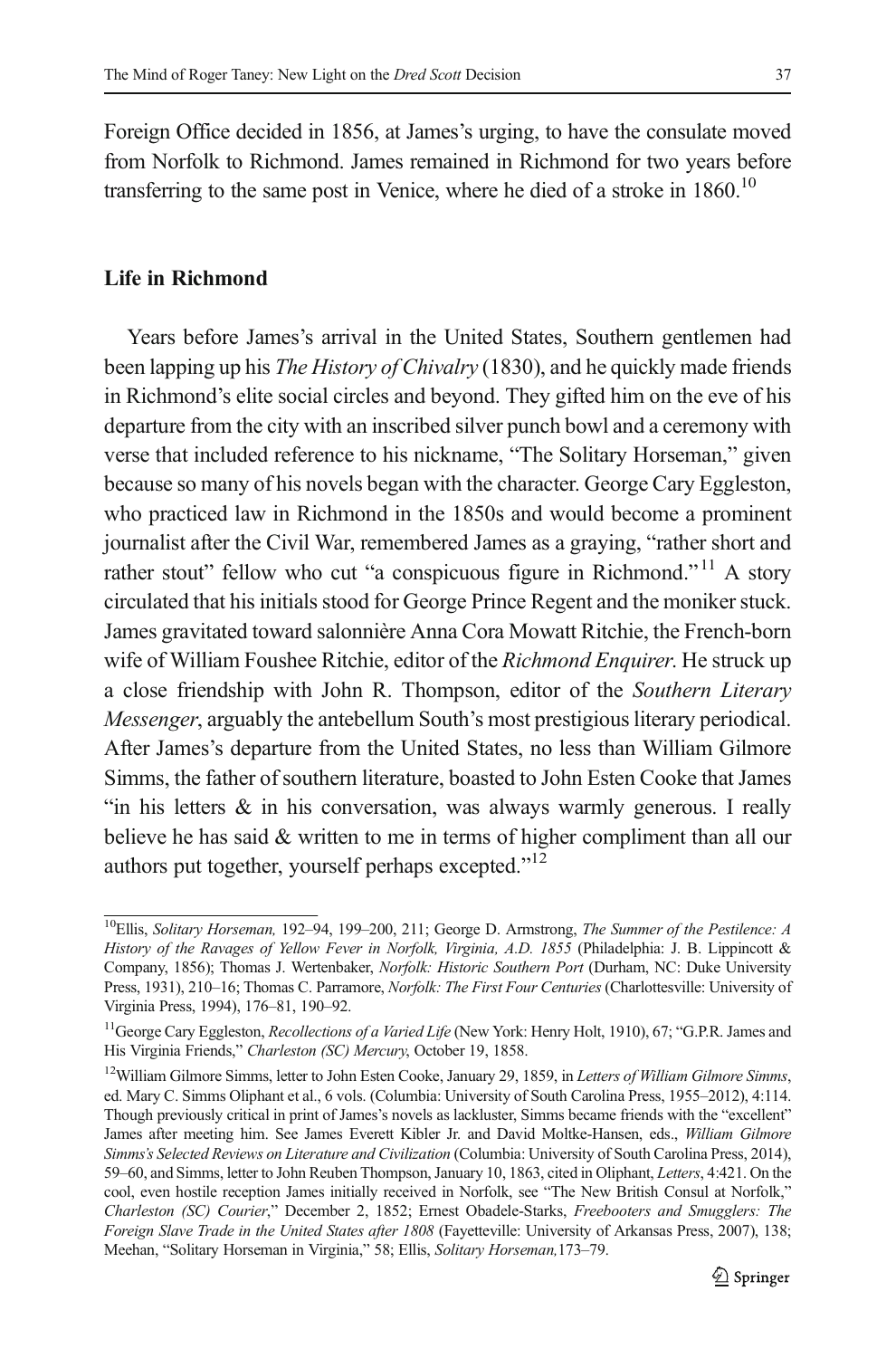Although early on in Norfolk James fell under suspicion of being an abolitionist of the "deepest die," he quickly proved to possess little more than an antislavery patina. In his official capacity as consul, James avoided public criticism of slavery, taking the position that he "had no business to meddle with the institutions of a foreign country in any way."<sup>13</sup> Inspired by legends associated with the Great Dismal Swamp on the borders of Virginia and North Carolina, while living a few miles northeast in Norfolk, James published in 1856 what served as a conspicuous counterweight to the abolitionist indictment of slavery and southern culture contained in Harriet Beecher Stowe's Dred: A Tale of the Great Dismal Swamp, published the same year.<sup>14</sup> Whereas Stowe drew loosely on the 1822 Denmark Vesey conspiracy in Charleston in composing her second antislavery novel, James wrote The Old Dominion; or, the Southampton Massacre with the 1831 Nat Turner insurrection in mind.

In contrast to Stowe, James portrayed southern slaveholders with considerable sympathy, as paternalistic masters under duress because of quotidian struggles with abolitionist fanatics and temperamental slaves. James's Virginia slaveholders regarded slavery as an evil foisted upon them by the British long before independence, one from which they, according to James, would have loved to extricate themselves under the proper conditions. In reviewing the book, the Southern Literary Messenger, despite reservations about his portrayals of both blacks and whites, praised his delicate handling of the slavery question and his depiction of "very many [social] scenes…that will be recognized as singularly truthful."<sup>15</sup> The book "has found favour in the South and is powerfully abused in the North," James wrote to John Pendleton Kennedy of Baltimore, a literary figure in his own right whom Franklin Pierce had appointed Secretary of the Navy. "[B]oth…circumstances," he gleefully added, "tend to increase the sale, so that it has been wonderfully well read."<sup>16</sup> James also earned applause by conspicuous acts of generosity to Richmond's citizens. During a severe cold snap during the winter of 1856–1857, James purchased coal with which the poor could heat their homes.<sup>17</sup>

Before departing for Venice, James published a rosy description of plantation life in a prominent New York literary magazine. The essay clearly reprised

<sup>&</sup>lt;sup>13</sup>G.P.R. James, letter to Charles Ollier, November 6, 1853, cited in Ellis, Solitary Horseman, 174; Meehan, "Solitary Horseman in Virginia," 62.

<sup>&</sup>lt;sup>14</sup>G.P.R. James, The Old Dominion; or, The Southampton Massacre: A Novel (New York: Harper & Brothers, 1856); Harriet Beecher Stowe, Dred: A Tale of the Great Dismal Swamp (Boston: Phillips, Sampson and Co., 1856).

<sup>&</sup>lt;sup>15</sup>The untitled and unsigned review appears in Southern Literary Messenger (April 1856), 320.

<sup>&</sup>lt;sup>16</sup>G.P.R. James, letter to John Pendleton Kennedy, May 3, 1856, cited in Ellis, Solitary Horseman, 199.

 $17$ Lowell (MA) Daily Citizen and News, February 3, 1857. See also "G.P.R. James., Esq.," Charleston (SC) Courier, September 17, 1858.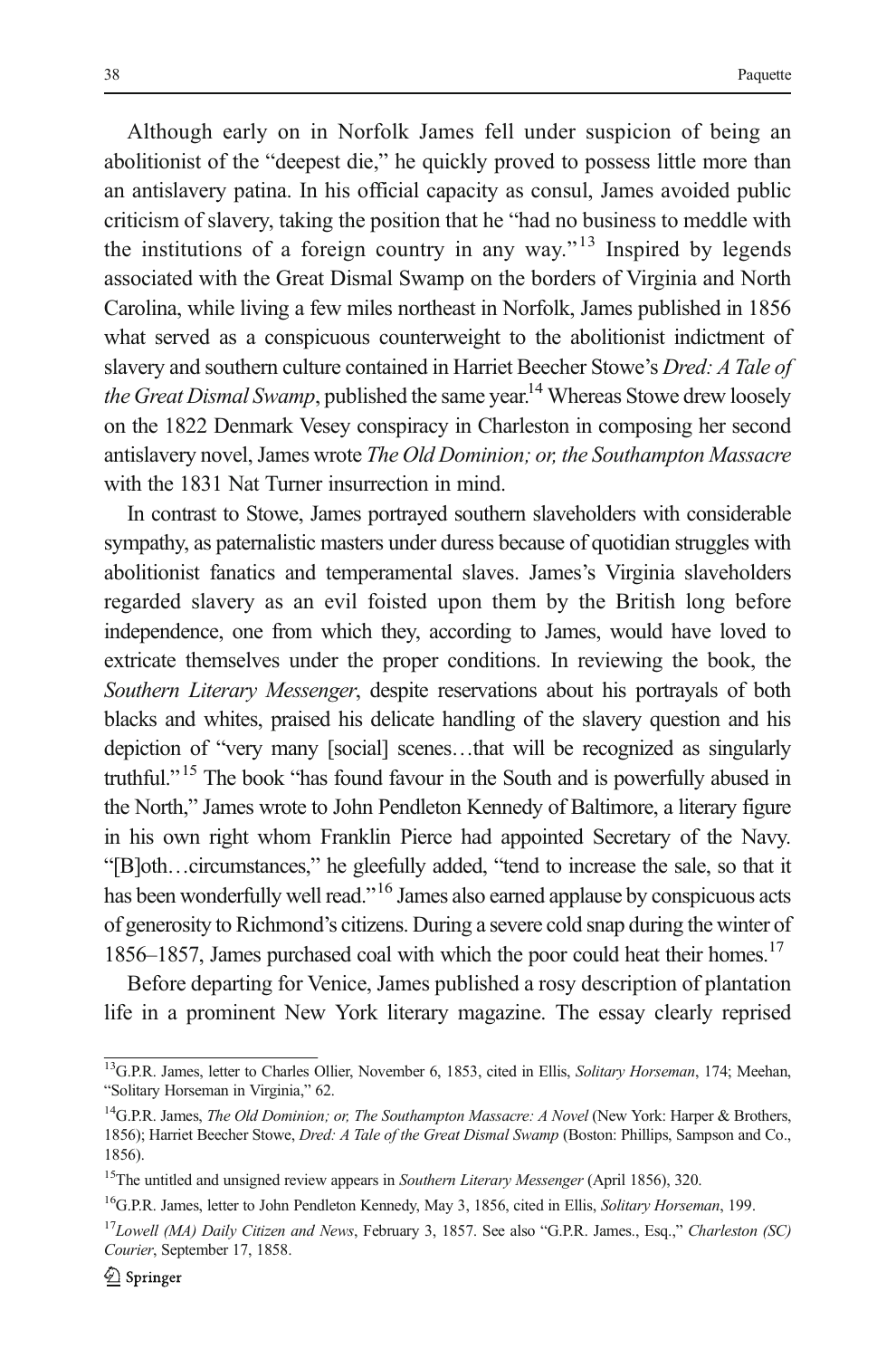themes from The Old Dominion in which the narrator, an Englishman named Sir Richard Conway, converses with a slaveholding planter and calls slavery "a very great evil." The planter responds, "Perhaps so…yet it is one which exists. It is not of our making, and I can see no escape from it either with benefit to the poor people themselves, safety to the state, or justice to the master."<sup>18</sup> In the essay, James, like the planter, conceded "evils in the system."<sup>19</sup> Despite having witnessed as consul multiple scenes of brutal punishment inflicted on slaves by authorities during his stay in Virginia, he insisted nonetheless on his departure from the city that "after six years' residence in the State, I can safely say, I never saw more than one instance of cruelty toward a negro, and that was perpetrated by a foreigner."<sup>20</sup> More instances of "cruelty to a wife or child [existed] in Northern lands," James asserted, than to slaves in the South.<sup>21</sup>

In Norfolk and Richmond, James would typically leave the consulate for several months, beginning in August, to vacation with his family in more salutary or desired locations. In the resort community of Old Point Comfort on Chesapeake Bay, James met and became friendly with Judge Taney. Anne Taney, Roger's beloved wife and the sister of Francis Scott Key, and Alice Carroll Taney, the youngest of his seven children, died at Old Point Comfort of yellow fever in 1855. Although James was adventuring in Wisconsin at the time, his youngest son Charles recalled symptoms of the disease, such as the horrible hemorrhaging of blood through the pores of the skin; the flight of notables from the contagion to Old Point Comfort; and the deaths of Mrs. and Miss Taney: "The inhabitants [of Old Point Comfort] eventually obtained a cannon, planted it on a pier, and would not let the boats from Norfolk approach. We saw the other Miss Taney at Baltimore in the following autumn. She had never been gay and pretty like her sister, and sorrow had made her quite nun-like. She gave my mother a very doleful book of devotions entitled A Companion for the Sick Room." <sup>22</sup>

In Richmond, James stayed at the Exchange Hotel, the city's finest, and it was there in the warmth of relaxed elegance that he engaged Taney in post-*Dred Scott* conversations that would form the warp and woof of James's missive sent to Britain's secretary of state for foreign

<sup>18</sup>James, Old Dominion, 28.

<sup>&</sup>lt;sup>19</sup>G.P.R. James, "Life in Virginia," Knickerbocker 52 (September 1858): 278.

 $^{20}$ Ibid.

 $^{21}$ Ibid., 279.

<sup>&</sup>lt;sup>22</sup>Ellis, Solitary Horseman, 192–93. For a description of the resort, see "Old Point Comfort," Trenton (NJ) State Gazette, July 22, 1853; "Old Point Comfort," Richmond (VA) Whig, June 12, 1857; "Our Old Point Comfort Correspondence," New York Herald, September 6, 1857.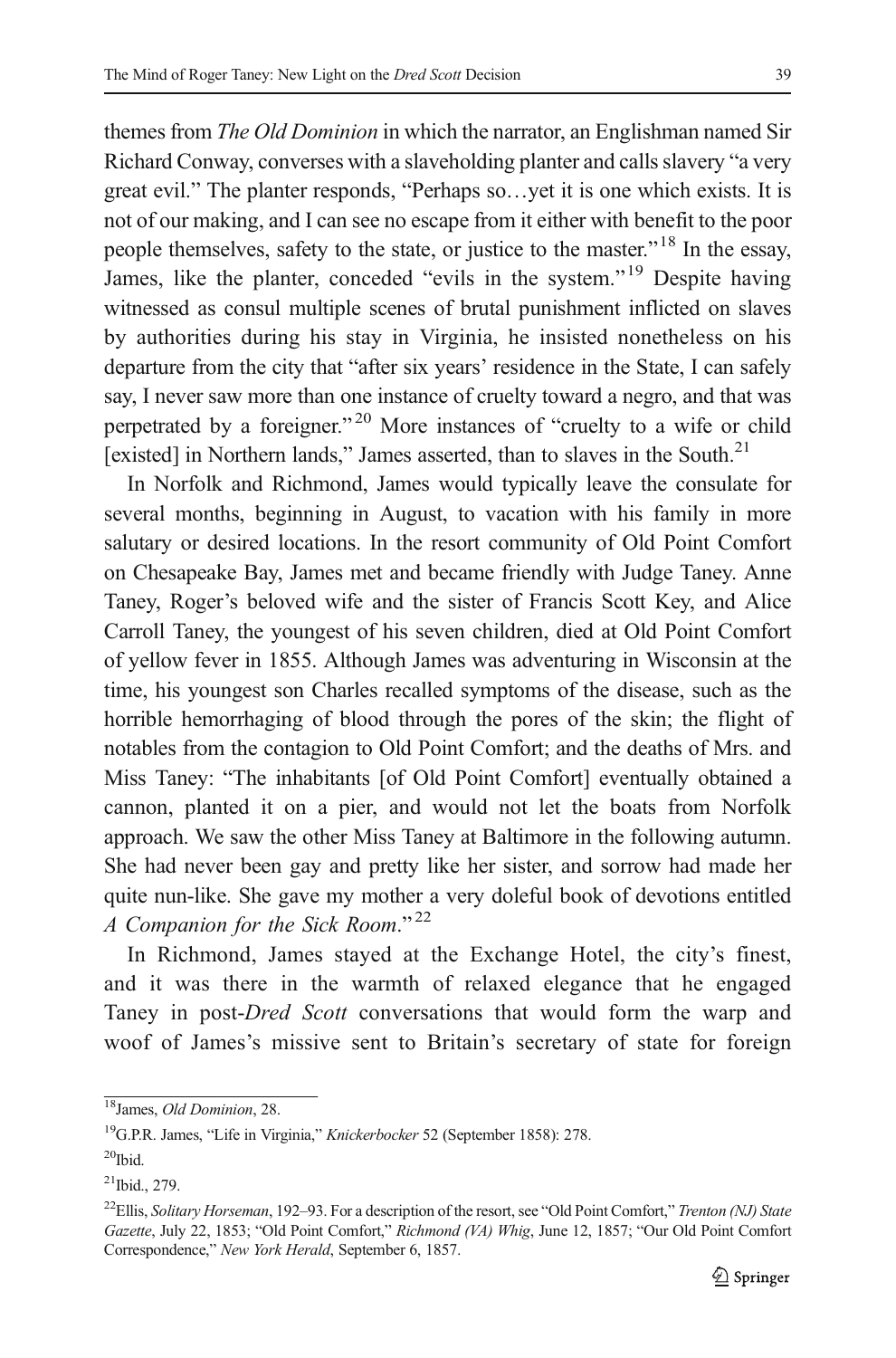affairs, George William Frederick Villiers, Fourth Earl of Clarendon.<sup>23</sup> Taney had just passed his eightieth birthday, and though still tall and physically imposing with an agile mind, he was clearly a dispirited, pessimistic, and aggrieved old man in declining health.

#### Taney and the Decision

Historians have divided on Taney's motivations in rendering his opinion in the Dred Scott case. Shortly before his death in October 1864, Taney appointed Samuel Tyler his biographer. On November 4, Tyler wrote Taney's son-in-law, J. Mason Campbell, for access to papers with which to prepare the volume. According to Campbell, however, "The Chief Justice kept no copies of the letters he wrote, and with very few exceptions destroyed all he received."<sup>24</sup> In considering Scott's appeal from lower courts early in 1857, the Taney-led Supreme Court appeared ready initially to refuse jurisdiction by reaffirming the court's previous ruling in Strader v. Graham (1851). In this case, Taney ruled that each state possessed

an undoubted right to determine the status, or domestic and social condition of the persons domiciled within its territory except insofar as the powers of the states in this respect are restrained, or duties and obligations imposed upon them, by the Constitution of the United States….[T]he condition of the negroes, therefore, as to freedom or slavery after their return [from free soil] depended altogether upon the laws of that state [to which said blacks had returned]. $^{25}$ 

Thus, according to the precedent of the *Strader* decision, Dred Scott's status would have been decided by the laws of Missouri. President-elect Buchanan, without question, engaged in behind-the-scenes maneuverings with justices other than Taney to get the court to seize the opportunity of the Dred Scott case to render a much more expansive decision in the hope of extinguishing once and for all the incendiary question of

<sup>&</sup>lt;sup>23</sup>The *Richmond Whig* announced the arrival of Roger Taney at the Exchange Hotel in the May 15, 1857, issue. James had lived at the hotel and took many meals there when vacationing. See Ellis, Solitary Horseman, 207, 209. For descriptions of the hotel, see, "The Exchange Hotel (Richmond)," Daily National Intelligencer (Washington, DC), May 5, 1852; "Exchange Hotel," Richmond Enquirer, November 12, 1852.

<sup>&</sup>lt;sup>24</sup>Samuel Tyler, Memoir of Roger Brooke Taney, LL.D. (Baltimore: John Murphy & Co., 1872), ix-x.

 $^{25}$ Strader v. Graham, 10 Howard U.S. 82 (1850) 93.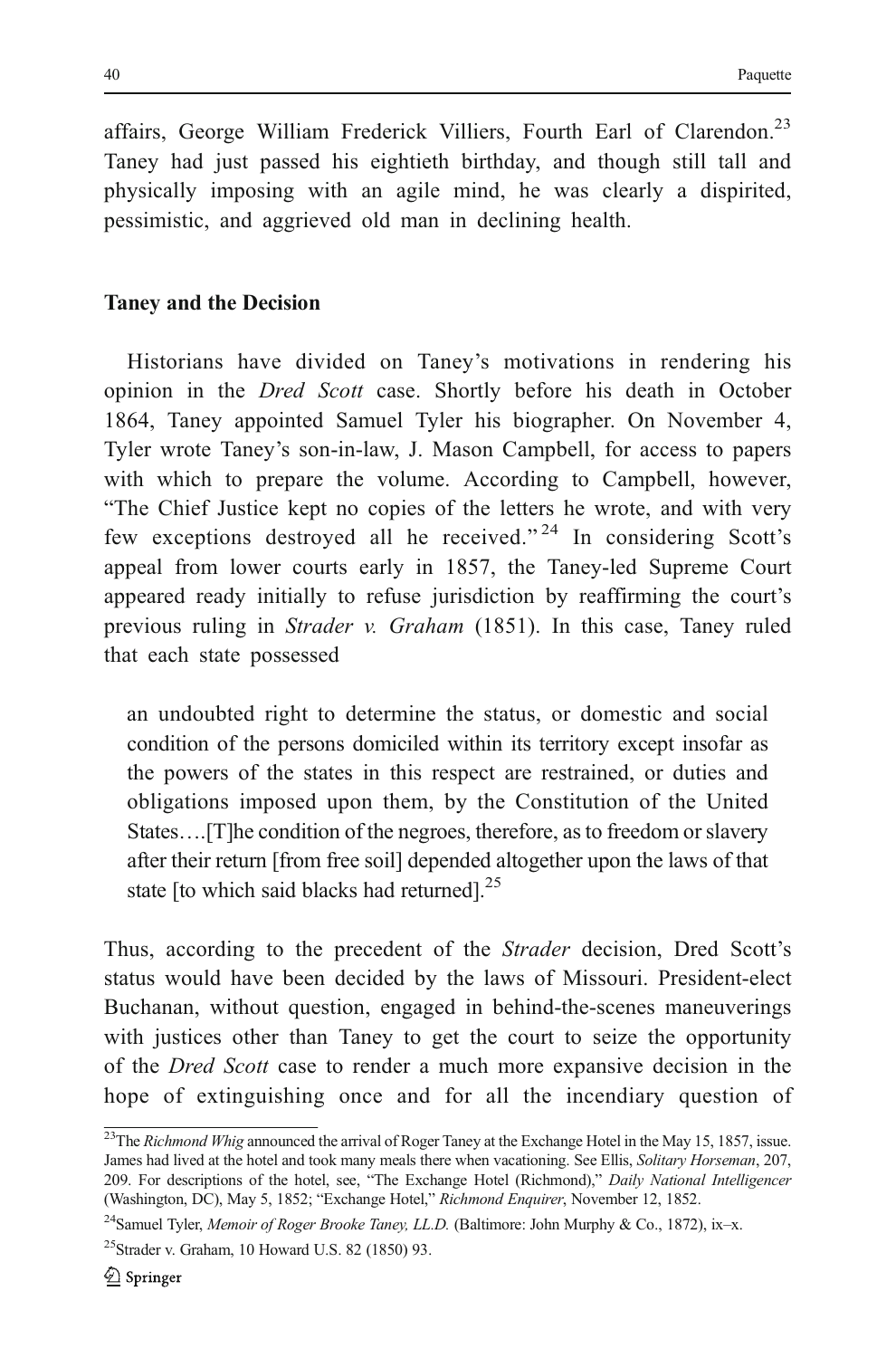whether Congress under Article IV of the Constitution had the right to regulate out of existence slavery in the territories. Buchanan had a close friendship with Justice John Catron from Tennessee, and he encouraged Buchanan to lean on Justice Robert Grier, a Northern Democrat from Buchanan's home state of Pennsylvania, to join the majority of the court in a way that would suggest to the public cross-sectional support of the decision<sup>26</sup>

Although no hard evidence has surfaced to convict Taney of collusion with Buchanan, Abraham Lincoln, in his famous "House Divided Speech" (1858), spoke of the "dark and mysterious circumstances" that led to the infamous decision, and he cast particularly incriminating light on Taney, since he was the court's chief justice and deliverer of the most comprehensive opinion. As was reported in 1857 and emphasized by many scholars subsequently, Buchanan had suspiciously whispered something into Taney's ear during the inaugural ceremony before pronouncing in his inaugural address that the question of slavery's extension in the territories was a matter that "legitimately belongs to the Supreme Court."<sup>27</sup>

Lincoln's most condensed public criticism of the decision came, however, a year earlier in Springfield, Illinois, about a month after James had reported to the Foreign Office on his conversations with Taney. In responding to Stephen Douglas's immediate acceptance of the decision, Lincoln zeroed in not on the possibility of backroom wheeling and dealing, but on two issues: whether Scott, as a black man, could sue for freedom in United States courts and whether Congress had constitutional authority to regulate slavery in the territories. On

<sup>&</sup>lt;sup>26</sup>The scholarly literature on the *Dred Scott* case is voluminous. Cf., for example, Bernard C. Steiner, Life of Roger Brooke Taney: Chief Justice of the United States Supreme Court (Baltimore: Williams & Wilkins Company, 1922), 336–43; Carl Brent Swisher, Roger B. Taney (New York: Macmillan Company, 1935), 503– 11; David M. Potter, The Impending Crisis, 1848–1861 (New York: Harper & Row, 1963), 274, 280–81, 329– 30; Donald Fehrenbacher, The Dred Scott Case: Its Significance in American Law and Politics (New York: Oxford University Press, 1978); Walter Ehrlich, They Have No Rights: Dred Scott's Struggle for Freedom (Westport, CT: Greenwood Press, 1979), 130–33; Kenneth M. Stampp, America in 1857: A Nation on the Brink (New York: Oxford University Press, 1990), 93–100; Paul Finkelman, Dred Scott v. Sandford: A Brief History with Documents (Boston: Bedford/St. Martins, 1997), 32-33, 36; Sean Wilentz, The Rise of American Democracy (New York: W.W. Norton, 2005), 707–8, 711–15; Austin Allen, Origins of the Dred Scott Case: Jacksonian Jurisprudence and the Supreme Court, 1837–1857 (Athens: University of Georgia Press, 2006), 161–70; William Freehling, Road to Disunion, vol. 2., Secessionists Triumphant, 1854–1861 (Oxford and New York: Oxford University Press, 2007), 113–22; Mark A. Graber, Dred Scott and the Problem of Constitutional Evil (Cambridge and New York: Cambridge University Press, 2006); and Earl M. Maltz, Dred Scott and the Politics of Slavery (Lawrence: University Press of Kansas, 2007), 115–17.

<sup>&</sup>lt;sup>27</sup>Robert V. Remini and Terry Golway, eds. The Penguin Book of U.S. Presidential Inaugural Addresses (New York: Penguin Books, 2008), 154–63.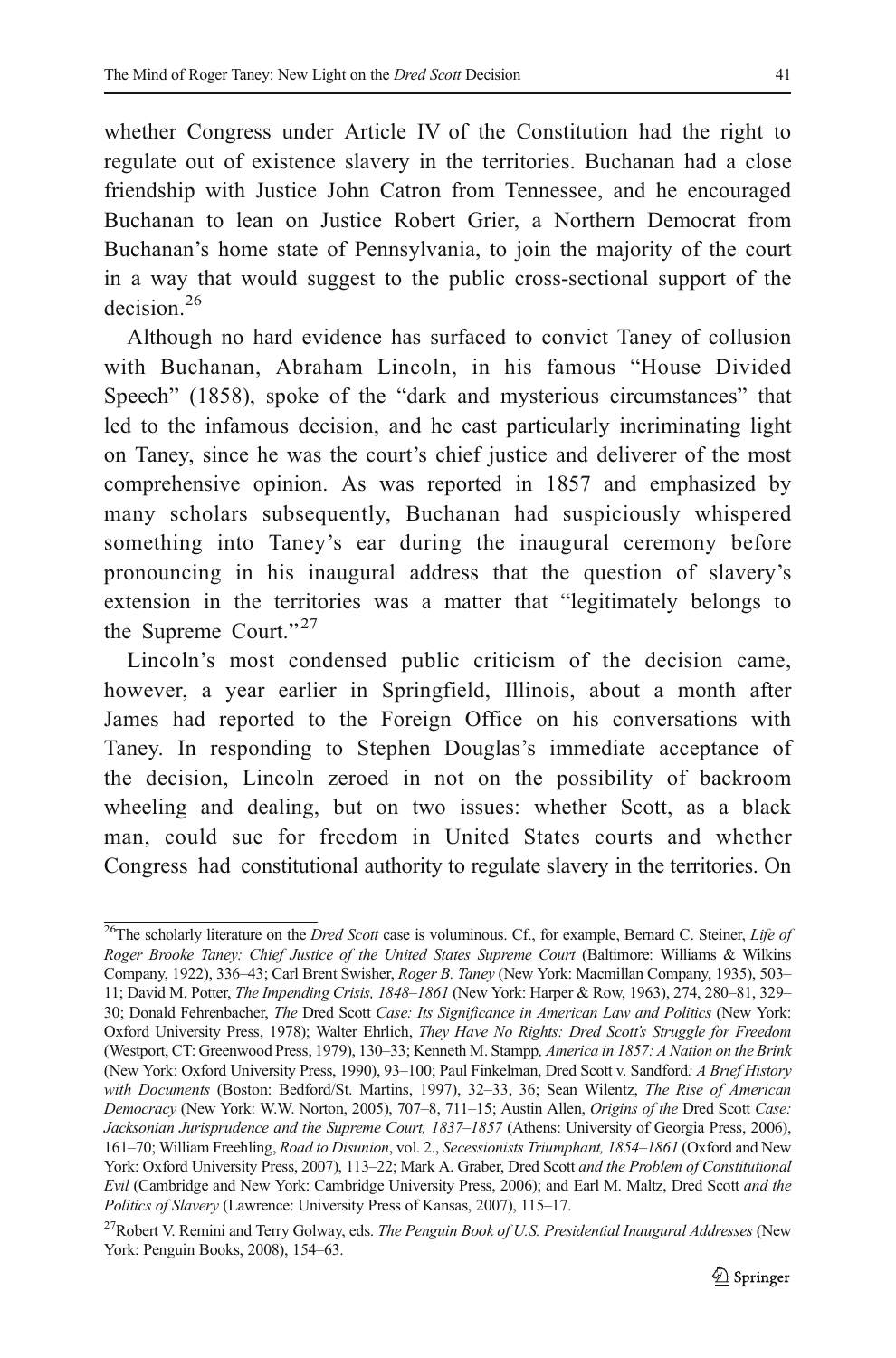the legal and historical criticism of Taney's opinion, Lincoln declared that he could do no better than the opinions rendered by the two dissenting justices: John McClean of Ohio and Benjamin Curtis of Massachusetts. In large part because of those dissenting opinions the key issues in the case, in Lincoln's mind, were not "fully settled" and thus could be subsequently overruled, precedent notwithstanding.<sup>28</sup>

Many scholars have followed Lincoln's lead. Donald Fehrenbacher's Pulitzer prizewinning The Dred Scott Case (1978) labeled Taney's opinion "visceral," that of an old, angry, and embittered man, morally and emotionally sapped by the recent horrible deaths of wife and daughter, yet defending to the last breath the values of a Southern gentleman.<sup>29</sup> Did Taney, like President Buchanan, hope to preserve the Union by bringing finality to the incendiary issue of when or whether the people of a territory could decide the question of slavery's extension? Did Taney hope to render a majority decision that would dissipate the storm, stabilize the country, protect the South, and preserve it within the Union? A crucial key to understanding Taney's thinking in *Dred Scott*, a kind of prequel to that decision that probes the relation of the Constitution and slavery, lies in an opinion rendered by Taney in 1832 while serving as Andrew Jackson's attorney general.

### The Prequel

At bottom, Taney was a states' rightist who believed the Constitution was a compact created by sovereign states. Although, as G.P.R. James pointed out to his superiors, Taney had freed all of his slaves early in his adult life, Taney carried forward pronounced apprehensions that the antislavery crusade was threatening to unleash in the South a bloody civil war. In 1793, the United States experienced its first major refugee crisis when thousands of whites from the slave revolution in the French plantation colony of Saint-Domingue (modern Haiti) arrived in ports up and down the Atlantic coast. Baltimore received a disproportionate share of the dispossessed, and the teenage Roger Taney, born and raised in nearby Calvert County, witnessed the disturbing scene of more than a thousand emaciated and bedraggled refugees overwhelming private relief

<sup>&</sup>lt;sup>28</sup>Abraham Lincoln, "Speech at Springfield, Illinois," June 26, 1857, in The Collected Works of Abraham Lincoln, ed. Roy P. Basler, 9 vols. (New Brunswick, NJ: Rutgers University Press, 1953–1955), 2:403–9.

<sup>&</sup>lt;sup>29</sup>Fehrenbacher, Dred Scott Case, esp. 551-61.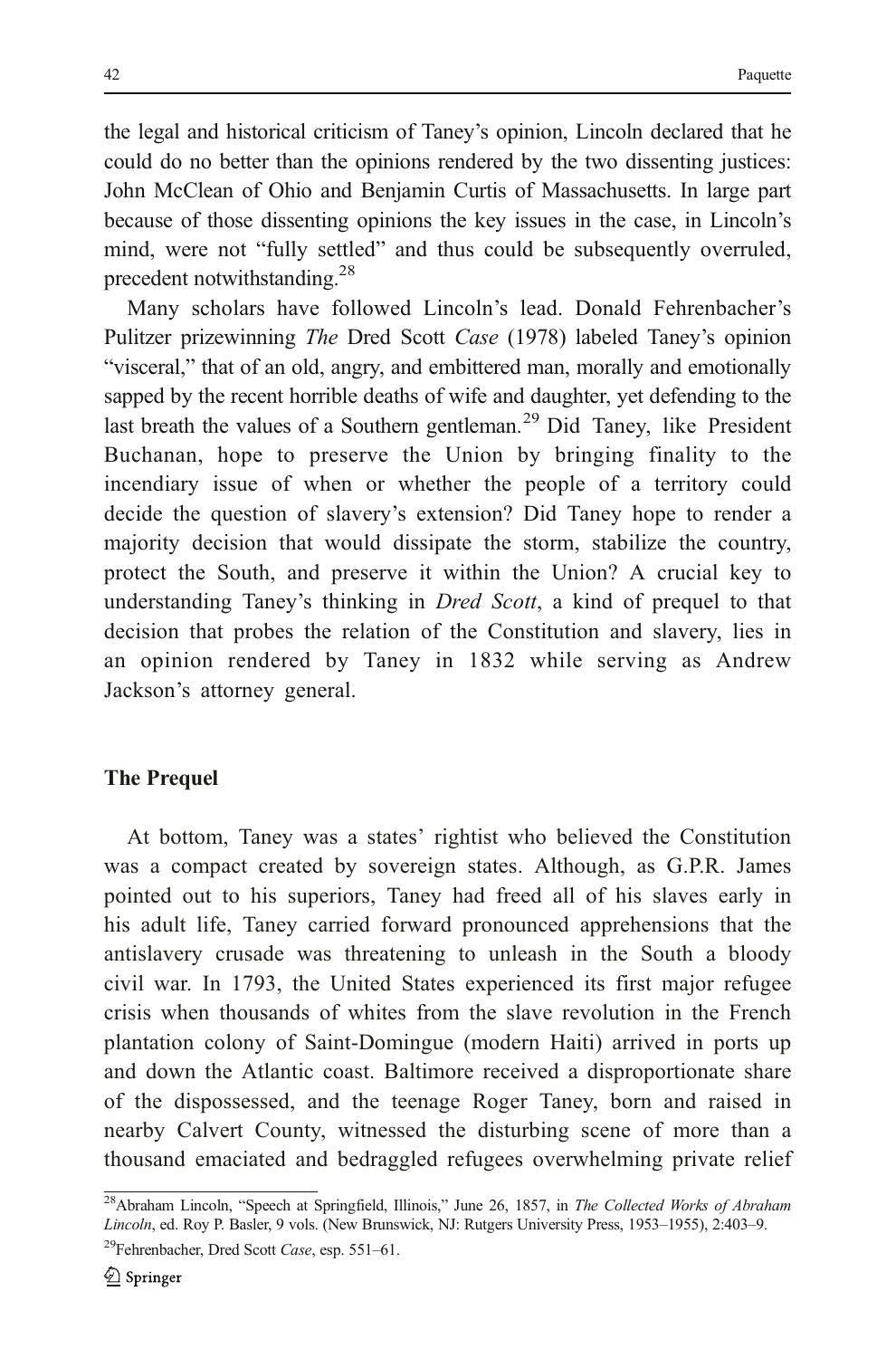in the city. Indeed, the image of the "horrors of St. Domingo" never left his mind  $30$ 

In 1822 Charleston authorities claimed to have uncovered the most sophisticated insurrectionary plot in United States history, masterminded by a literate, skilled, multilingual freed person of color named Denmark Vesey. When, in immediate response, the South Carolina legislature passed an act that required the incarceration of all black seamen aboard vessels entering Charleston harbor until their departure, Great Britain cried foul to federal authorities, pointing out that an 1818 treaty between the two countries guaranteed rights to British seamen while in American ports regardless of color. Tensions on this issue ebbed and flowed over the years, and legal opinions in the United States divided.

In 1832, with the matter still unsettled, Secretary of State Edward Livingston asked Attorney-General Taney for his wisdom on the matter. In Taney's view, South Carolina's so-called Negro Seamen Act was constitutional since a sovereign state must certainly have the right to preserve itself from "the danger to be apprehended from the introduction of free people of colour among their slaves." "It is impossible to imagine," Taney added, that slaveholding states had surrendered this vital policing power upon ratifying the Constitution since to do so would have brought down upon them "inevitably the evils of insurrection & rebellion among their slaves, & the non slave holding states could have no inducement to desire its surrender."<sup>31</sup> In the *Dred Scott* case, Taney echoes to a considerable degree language and argument he used in 1832 to justify South Carolina's self-preserving right to exercise a police power that trumped federal treaty-making authority.

With Taney's compact theory of union in mind, Forrest McDonald concluded in States' Rights and the Union (2000), contra Fehrenbacher, that Taney and the majority "can be accused of spurious reasoning, but the decision was based on the adherence to the Constitution as they understood it, not upon favoritism toward their section of the country."<sup>32</sup> James's report to his superiors in England on his conversations with

<sup>&</sup>lt;sup>30</sup>Dunlap and Claypoole's American Daily Advertiser (Philadelphia), January14, 1794; Roger Taney, letter to J. Mason Campbell, October 19, 1860, Benjamin C. Howard Papers, Maryland Historical Society, Baltimore, MD.

<sup>&</sup>lt;sup>31</sup>The text of Taney's 1832 opinion can be found in H. Jefferson Powell, "Attorney General Taney & the South Carolina Police Bill," Green Bag 5 (Autumn 2001): 75–102. For a definitive documentary history of the Denmark Vesey affair, including documents on the Negro Seamen Act, see Douglas R. Egerton and Robert L. Paquette, Court of Death: A Documentary History of the Denmark Vesey Affair (Gainesville: University Press of Florida, 2016).

<sup>&</sup>lt;sup>32</sup>Forrest McDonald, States' Rights and the Union: Imperium in Imperio, 1776-1876 (Lawrence: University Press of Kansas, 2000), 179.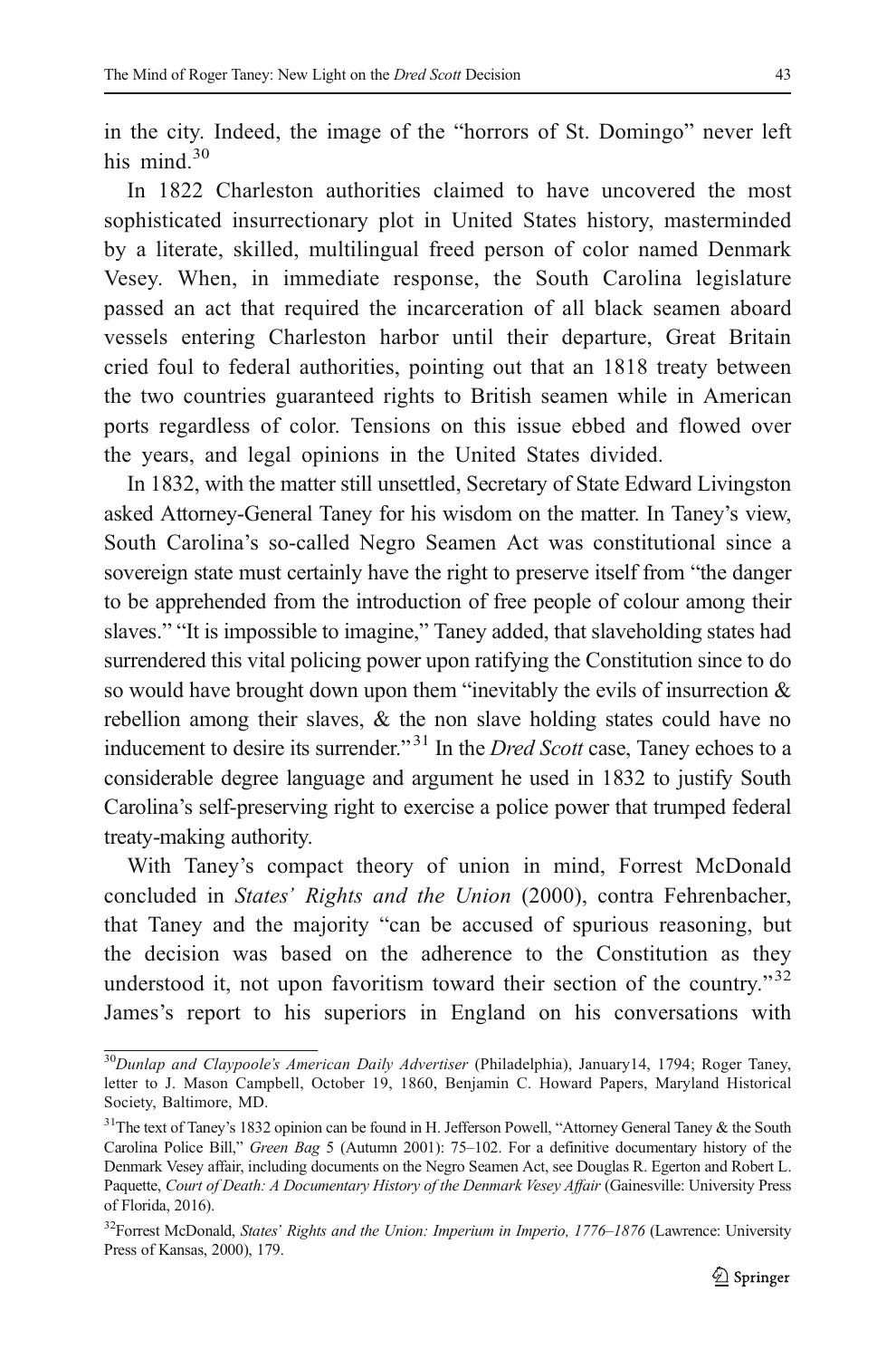Taney suggests that Fehrenbacher's and McDonald's contrasting assessments need not be mutually exclusive. In both his Dred Scott opinion and in his conversations with James, Taney launched a fiery offensive against multiple enemies: radical abolitionists, Know-Nothings, and Republicans. According to James, Taney fully understood that his decision, which he regarded as principled under the law, would not likely bring finality to the slavery question and safety to the South—but indeed might well have the opposite effect, exacerbating sectional tensions to the breaking point.

James's letter also reveals that the Supreme Court's most prominent Jac;ksonian jurist had in his dotage become despairing of the political direction of the country. Sounding a bit like Alexis de Tocqueville in his second volume of Democracy in America, Taney lamented the social disorder produced by the onward march of democracy, the resulting "anarchical tendencies," "filibustering spirit," "fanaticism," and "corruption" that he declared were fissuring the country beyond repair. James's letter evokes the "excess of democracy" thesis put forth by the influential historian David Donald in 1961 in explaining what precipitated the Civil War.<sup>33</sup> Drawing on Tocqueville, Donald contended that in the antebellum United States novelty, individualism, rapid social mobility, and selfish grasping for the existing abundance had acted as a social solvent such that existing institutions could not successfully manage a string of serious crises. "American society in the 1850s," Donald contended, "was singularly ill equipped to meet any shocks, however weak. It was a society so new and so disorganized that its nerves were rawly exposed"<sup>34</sup> More recently Kenneth Stampp, in his last major book, expounded on virtually every one of Taney's points to argue for 1857 as "the political point of no return—when it became well nigh impossible to head off a violent resolution of the differences between them [North and South]."<sup>35</sup>

<sup>&</sup>lt;sup>33</sup>David Donald, Lincoln Reconsidered: Essays on the Civil War Era, 2nd. ed. (New York: Vintage Books, 1961), 209–35.

<sup>34</sup>Ibid., 234.

<sup>&</sup>lt;sup>35</sup>Stampp, *America in 1857*, viii.

<sup>2</sup> Springer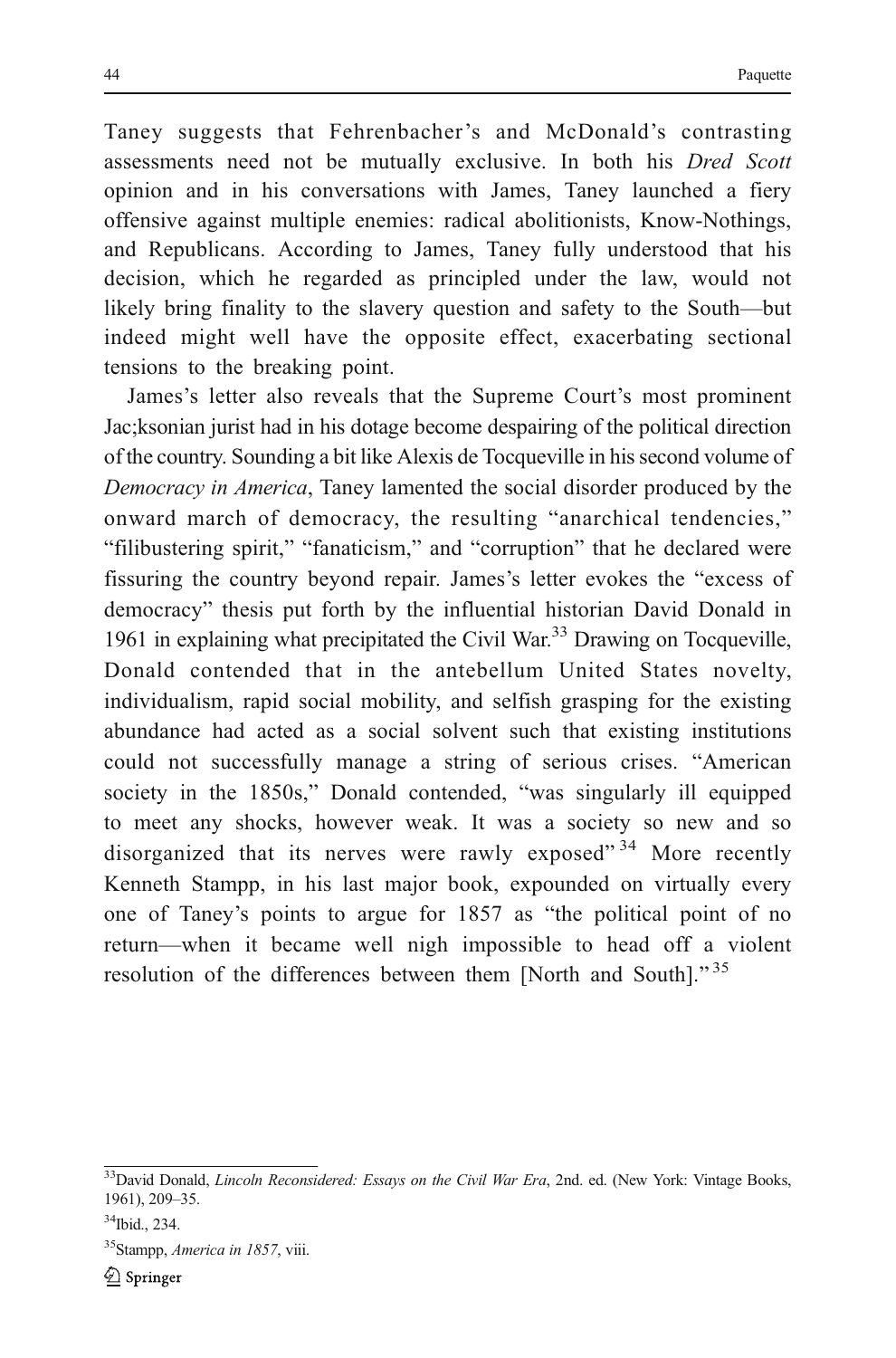## G.P.R. JAMES, LETTER TO GEORGE WILLIAM FREDERICK VILLIERS, FOURTH EARL OF CLARENDON, MAY 20, 1857

British Consulate Richmond Virginia 30 May 1857

My Lord.<sup>2</sup>

I find that it is the practice of the French Consulates here to send home a report of the Elections in the various States of the Union. I certainly do not wish to do less than Consuls of any other Nation, and therefore beg to inform Your Lordship that the election of Attorney General, Members of Congress, States Senators and Delegates for Virginia, took place on Thursday 28 May.

The Democratic Party has carried all before it, even in Richmond, where a Whig Majority was anticipated by both Parties. At the same time many of the symptoms of that schism in the Democratic Camp which I have previously noticed, were very apparent, though as usual both factions of the party united to maintain Democratic ascendancy.

I think, however, that the views of certainly the most experienced, and probably most enlightened of the Statesmen of this Country, may be more acceptable to your Lordship than any details of the late Elections in Virginia. As they were given to me, not confidentially, but in private Conversation, I take the liberty of making this Dispatch "Private."

Chief Justice Taney,<sup>3</sup> who has inaugurated the eight last Presidents,<sup>4</sup> and who is looked upon as the most eminent Lawyer, with the exception of Judge Marshal<sup>[1]</sup>,<sup>5</sup> that America has ever produced, has been lately in Richmond, and when he had no Papers to read at night, usually spent his evenings, tête a tête, with me, as an old and intimate friend.

He has always been a Democrat in his political views, and is a friend of Mr. Buchanan. Age has not in the least degree diminished His

4 Actually the last nine presidents, if Andrew Jackson's second inaugural is counted.

<sup>&</sup>lt;sup>1</sup>Not for reproduction or distribution without the consent of Robert Paquette.

<sup>&</sup>lt;sup>2</sup>George William Frederick Villiers, Fourth Earl of Clarendon (1800-1870), served as British Secretary of State from 1853 to 1858. James's letter can be found in Great Britain, Public Record Office, Kew England, Foreign Office Records, General Correspondence, United States of America, Series II, 5/677.

<sup>&</sup>lt;sup>3</sup>Roger Brooke Taney (1777–1864) was the fifth chief justice of the United States. Nominated by President Andrew Jackson and confirmed by a vote of 29 to 15 in the Senate, Taney took the oath of office in Baltimore on Monday, March 28, 1836. He held the position of chief justice until his death in 1864.

<sup>5</sup> Only John Marshall (1755–1835) served longer than Taney as chief justice of the United States Supreme Court. His thirty-four year career on the court began in 1801 and ended with his death.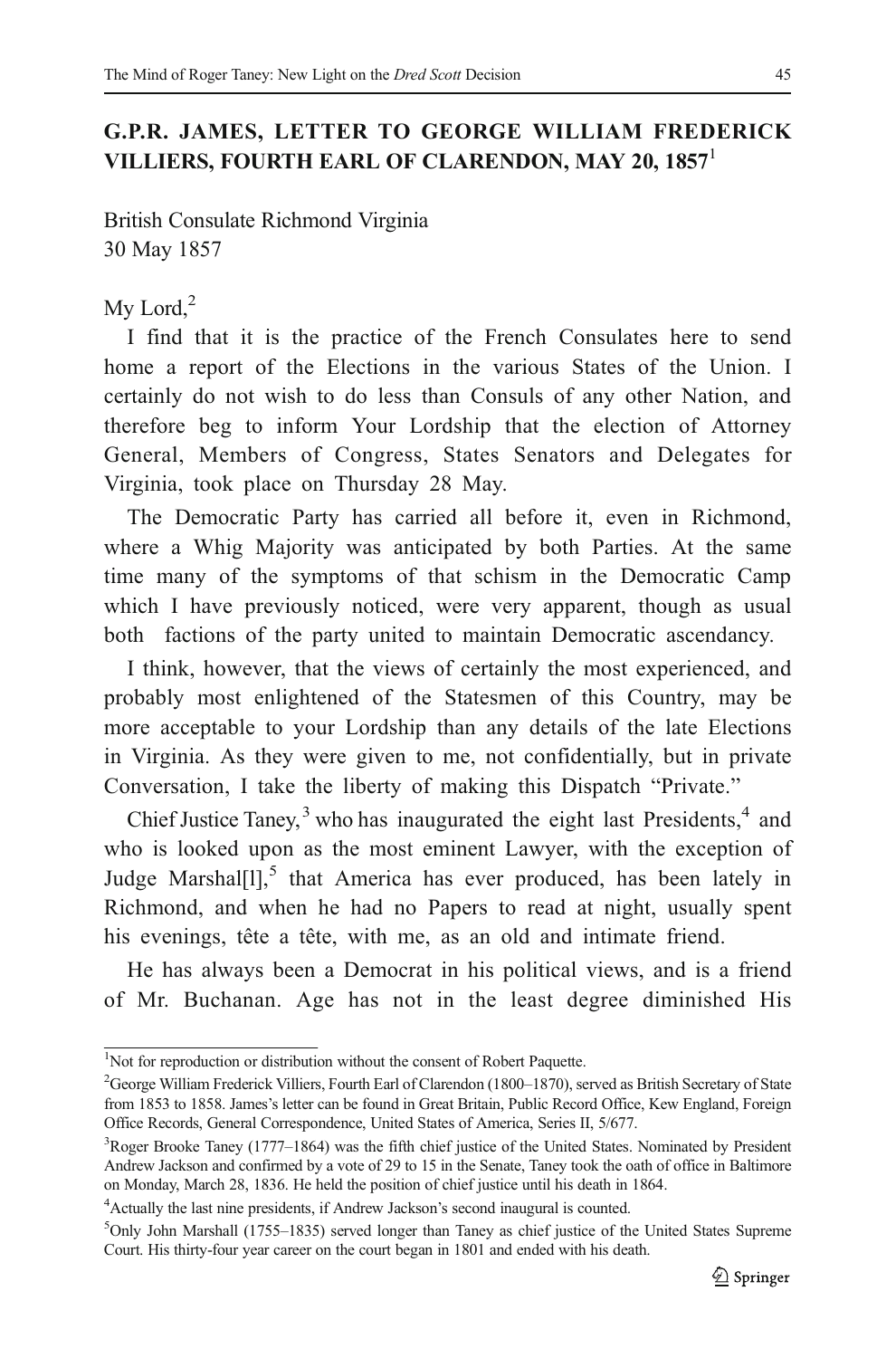clearness and vigor of his mind; nor has it blunted that sagacity for which he was always conspicuous.

Domestic affliction indeed—the sudden death of his Wife, and the loss of his youngest daughter by yellow fever under circumstances of infinite horror—has greatly depressed his spirits, but, I do not think, has at all affected his views of the state of his Country.

I am sorry to say they are very unfavorable. In conversation, he pointed out to me that this system of rotation in Office, to which the Democratic Party now clings, must inevitably destroy it, that every man from whose hands office is wrenched for no fault becomes more or less inimical to that Party which he formerly supported but now taxes with ingratitude, and that, as offices are here innumerable, innumerable enemies are daily made.<sup>6</sup> He believes that the units and power of the Democratic Party have alone saved the Union from being torn to pieces by the two conflicting factions—North and South—and that the growing dissentions in that Party must end in arraying North and South in actual hostility against each other.

The Chief Justice expatiated largely upon the anarchical tendencies apparent in various parts of the United States—upon the organized riots in Baltimore,<sup>7</sup> the anomalous condition of New York,  $\delta$  the apathy of the

<sup>&</sup>lt;sup>6</sup>The spoils system had become a Democratic Party mainstay since the presidency of Andrew Jackson, but Democrats had also embraced the idea that favored placeholders should leave office and return home after a four-year term was up. Thus, Buchanan's election resulted in an ugly intra-party brawl between partisans of President Franklin Pierce, who wanted to remain in office, and partisans of James Buchanan, who wanted to replace them. Intra-party rivalries at local and state levels also generated conflict as Buchanan attempted to dispense limited jobs through party bosses to a superabundance of claimants. See Kenneth M. Stampp, America in 1857: A Nation on the Brink (New York: Oxford University Press, 1990), 72–79. Newspapers in the mid-1850s contain an outpouring of comment on the practice. For 1857, see, e.g., "The Spoils—The Spoils—Policy of the Administration," New York Herald, March 11, 1857; "Rotation in Office," Columbus (GA) Enquirer, Tri-Weekly, March 24, 1857; "Rotation in Office-A Muss," Richmond (VA) Whig, April 21, 1857; "Rotation in Office" Daily National Intelligencer (Washington, DC), June 12, 1857.

<sup>&</sup>lt;sup>7</sup>Paul A. Gilje, Rioting in America (Bloomington: Indiana University Press, 1996), 67, declares that in the 1850s, "nativist Americans developed intimidation at the polls into a new art form." In the Know-Nothing Party stronghold of Baltimore, multiple riots erupted in 1856 and 1857. The most serious violence broke out on November 4, 1856, as Know-Nothing and Democrat partisans fought pitched battles in various spots throughout the city. "Estimates of casualties vary, ranging from 8 to 17 dead and 64 to 150 wounded." See also David Grimsted, American Mobbing, 1828–1861: Toward Civil War (New York: Oxford University Press, 1998), 236–37.

<sup>&</sup>lt;sup>8</sup>James here could be referring to Democratic Party factionalism in New York City or more general concern about the future of the Democratic Party in a key Northern battleground state against the fastrising Republican Party. Although Republicans had swept to victory in the 1856 election, state corruption and disaffection within the Know-Nothing Party held out hope for Southerners like Taney that the state might return to the Democratic fold, and, indeed, in the elections for state office in 1857, Republicans suffered a stinging defeat at the polls with Democrats increasing their vote from 33 to 45 percent. See Stampp, America in 1857, 244–45.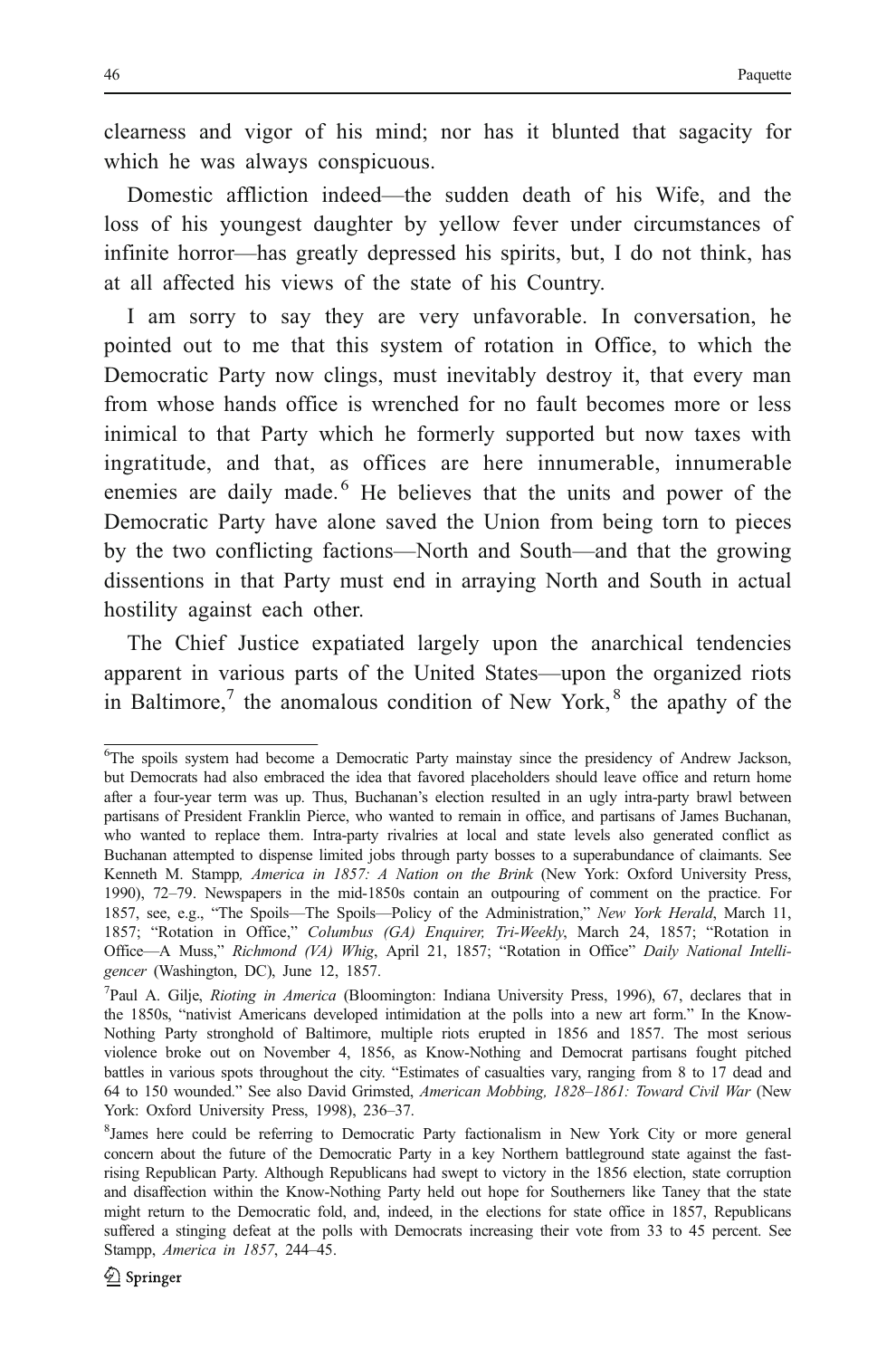Magistracy, the system of Lynching,<sup>9</sup> the Filibustering spirit in all Southern Cities,  $10$  the fanaticism of the North,  $11$  the corruption in Congress<sup>12</sup>—even as he asserted, in the Senate; and the disregard of Law, and want of respect for authority, evident everywhere.

This, he said, might all be amended, and probably would be so, did not the evils arise from sources, not only still acting, but daily increasing in force, and so deeply fixed in the new constitutions of the various States,<sup>13</sup> and in the minds of men, that there was no hope of their peaceable removal. Amongst these sources he pointed out the continually recurring Elections by the people of every Office—small and great—upon whom the preservation of the peace, the execution of the Law, and the punishment of Offenders devolve. He showed that few if any Officers—whether seated on the Bench or in any way employed in enforcing respect for the laws—dared to do their duty, for fear of offending those who elected them and thereby losing the offices which gave them bread; and he anticipated a period of anarchy, as the only possible precursor of better things.

Awar on the subject of Slavery between the North and South, he thought very probable and not remote; and he spoke freely of his late decision in the Dred

<sup>&</sup>lt;sup>9</sup>During and after the 1856 presidential election, white Southerners in a majority of Southern states claimed to have uncovered slave insurrectionary plotting, although few of these panics seemed to have resulted in lynch mobs. Michael J. Pfeifer, The Roots of Rough Justice: Origins of American Lynching (Urbana: University of Illinois Press, 2011), 56, appendix, documents a number of lynchings in the Northeast and the Midwest in the 1850s. A case of a free Negro lynched in Adams County, Ohio, on the northern border of Kentucky, for allegedly raping a white woman received unusual press coverage because, as Pfeifer notes (44–45), the incident sparked a sectionalized discussion of whether the absence of capital punishment for such a crime in Ohio had precipitated the mob action. Taney may have also been thinking of newspaper reports of lynchings in Bleeding, Kansas.

<sup>&</sup>lt;sup>10</sup>Unauthorized paramilitary adventures by United States citizens against foreign countries with which it was at peace increased after the Mexican War. "Filibuster" derives from the Dutch word vrijbuiter, for a corsair or piratical adventurer. See Robert E. May, Manifest Destiny's Underworld: Filibustering in Antebellum America (Chapel Hill: University of North Carolina Press, 2002). Although filibustering took on a predominantly Southern flavor after the Compromise of 1850 upset the sectional balance between slave and free states, many Southern notables, like Taney, denounced the lawlessness of the activity. Ironically, G.P.R. James's second son Courtenay ran off to Nicaragua to join William Walker, the most famous filibuster of them all. Wounded in action, Courtenay survived the ordeal, returned to the United States, and joined the Union army during the Civil War. See Albany (NY) Journal, May 14, 1857, and "A Son of G.P.R. James, Enlisted," Albany (NY) Journal, November 6, 1863. <sup>11</sup> James is undoubtedly referring here to Taney's animosity toward Northern abolitionists.

<sup>&</sup>lt;sup>12</sup>The Thirty-Fourth Congress, which adjourned March 1857, received blistering criticism for corruption, and Washington lobbyists formed a prime target. The House of Representatives had become so tainted with "landjobbing, treasury-plundering and fraud encouraging" that a Congressional Corruption Committee was formed to investigate. See, "The Congressional Corruption Committee—Its Causes and Effects," New York Herald, May 20, 1857; "Thirty-Fourth Congress, Second Session. Great Excitement in The House. The Corruption Investigation," Philadelphia Inquirer, May 20, 1857; Stampp, America in 1857, 27–28.

<sup>&</sup>lt;sup>13</sup>The United States had thirty-one states in 1857. As Alexander Keyysar has noted, in the half-century or so before the Civil War, "every state...held at least one constitutional convention, and more than a few held several." The Right to Vote: The Contested History of Democracy in the United States (New York: Basic Books, 2000), 26-27. These conventions, in lowering or removing property and tax barriers to white male suffrage as well as democratizing other political forms, unleashed disruptive popular forces in most states.